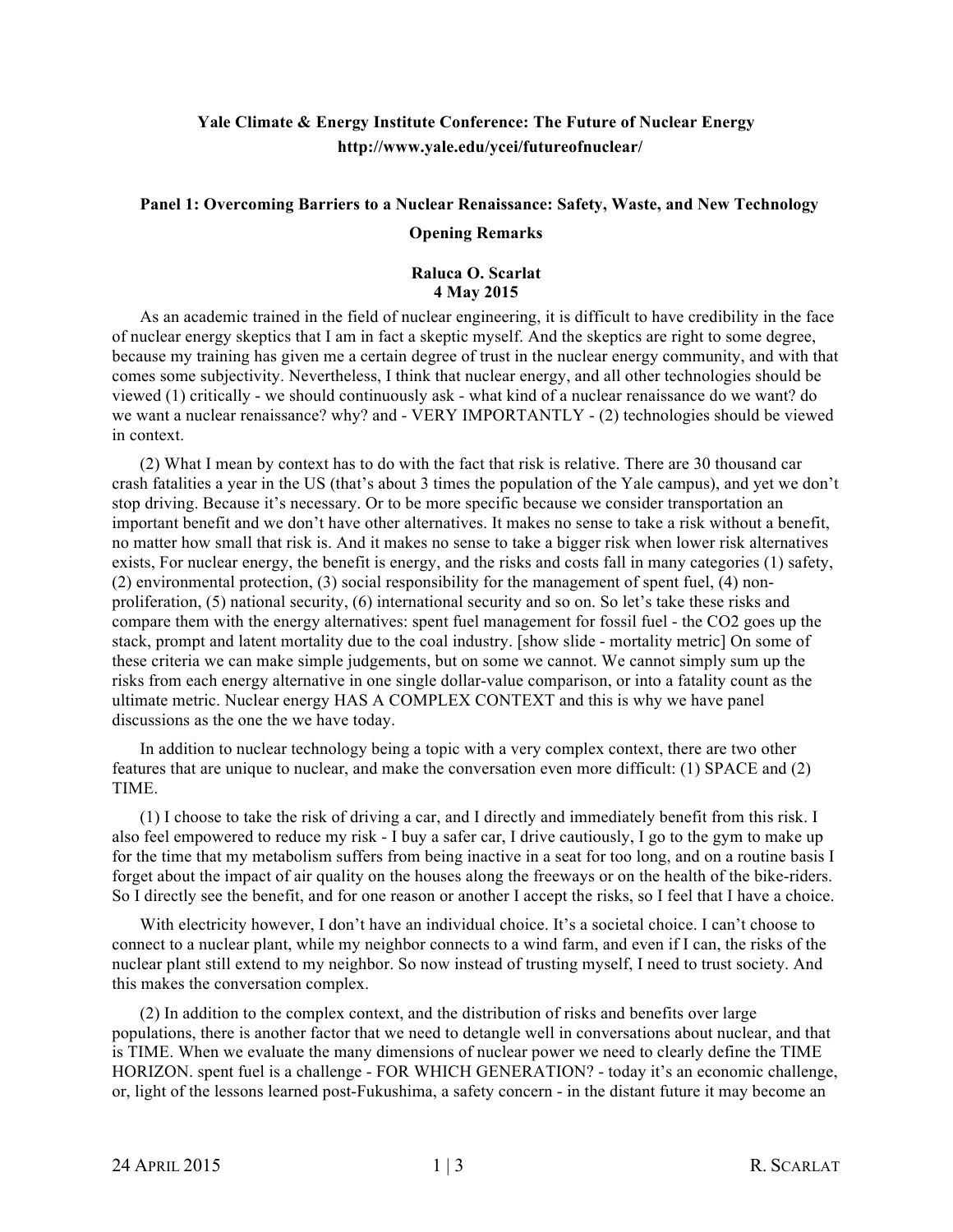environmental concern. when should this issue be addressed? with timescales of decades, technologies and costs evolve significantly, so the questions of HOW and AT WHAT COST and COMPARED TO WHAT ALTERNATIVES have to always come hand in hand with the question of WHEN.

Lastly, I will mention that my research is in the area of advanced reactors, specifically salt-cooled high temperature reactors [show slide - FHR] that can run high efficiency open-air cycle gas turbines [show slide - turbine] that have the capability for power peaking. So in my subjective vision of a nuclear renaissance, we will build a global fleet of such reactors over the next couple of decades, motivated by economics and an urgency to address carbon emission and growing global energy demands. While we do so, we'll very diligently work on improving safety, because it goes hand in hand with economics. All of the nuclear industry should be regulated to the same safety standards - the inherent safety features of saltcooled reactors make it easier to achieve these standards with simpler and hence cheaper approaches. We also very diligently work on improved fuel utilization and hence reducing the amount of spent fuel. This doesn't mean that we're putting spent fuel disposal on the back-burner, it just means that we're first addressing the pressing issue of climate change and creating a profitable nuclear industry that can then reinvest in spent fuel management, non-proliferation, safety and security in the subsequent decades.

So I think of all of the complexities of new nuclear technology, and I focus on one dimension economically competitive energy production that can displace fossil fuel, because improving one is better than improving none. I also think of the several time horizons, and I focus on a successful present that also supports a successful future.

I'll leave you now with a quote by the poet Gertrude Stein, which I often use when I talk about analysis of complex systems. [show slide - Stein] Interestingly enough, the piece from which this quote was taken was first published in the Yale Poetry Review in 1947. The title of her poem is reflection on the atomic bomb, and in its conclusion she says*…."Everybody gets so much information all day long that they lose their common sense. They listen so much that they forget to be natural."*